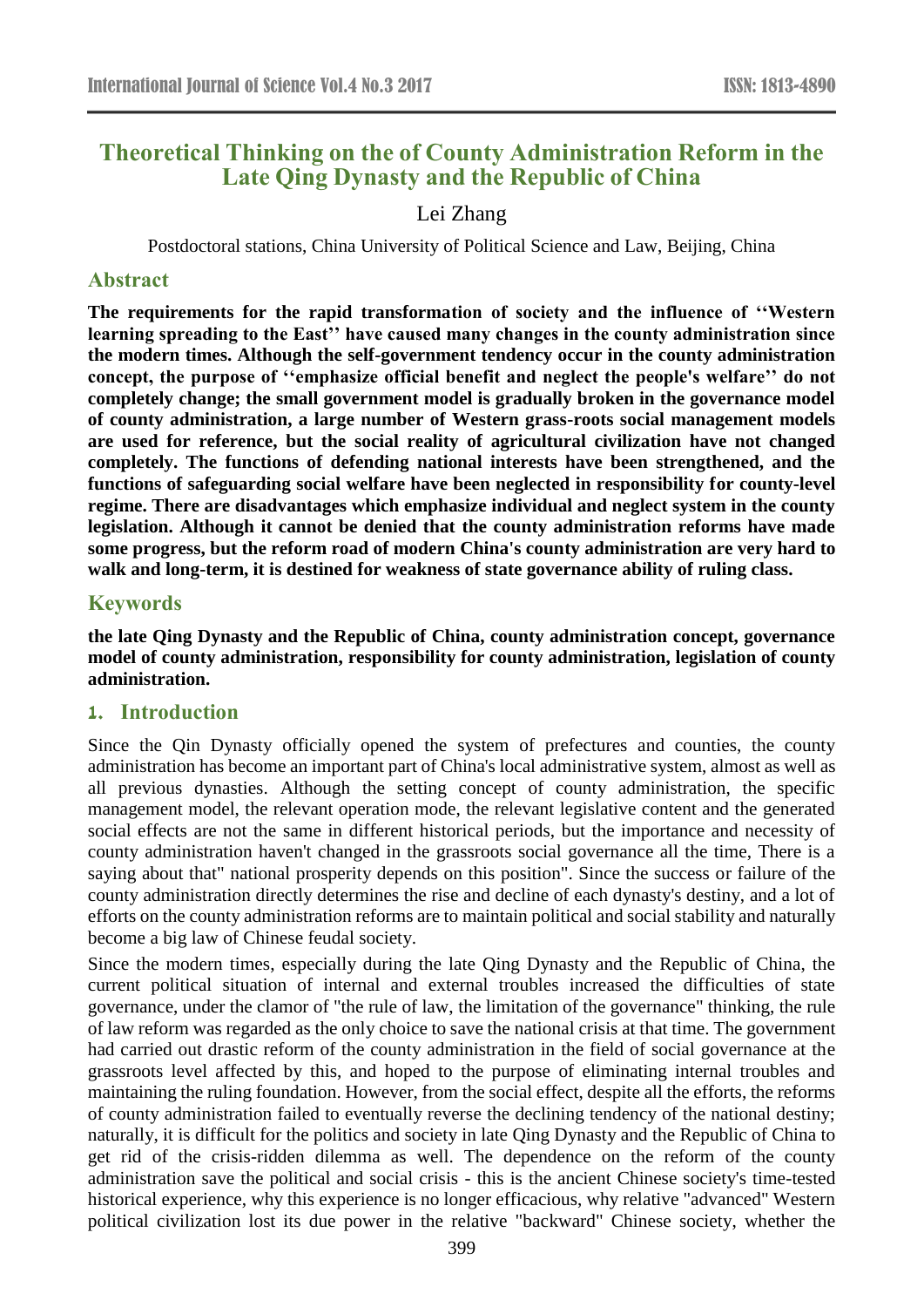"foreign system" is not acclimatized or the "foreign method" is not appropriate to Chinese society's symptom, China's county system are difficult in walking and ineffective in the late Qing Dynasty and the Republic of China, what is the deep reason, which is the direction of county reform should be and so on, this times problem is not only trouble the people, but also is historical question which is worthy of future generations' thinking.

### **2. Imbalance between Official Benefit and Public Interest in Concept of County Administration**

The autocracy as the criterion in the times of feudal society in China, the county system is undoubtedly most powerful means that meets the needs for political rule of ruling class, raises money social resources to maintain the operation of the state machinery, and plays the role of state violence machinery to ensure the stability of social underclass, its characteristics that serve the imperial power and the official are very obvious. Therefore, the "emphasis on official interest and neglect in public interest'' thinking is the core of traditional county administration culture in China.

The "emphasis on official interest and neglect in public interest'' guidance inevitably cause the breeding of phenomenon that county administration ignore the interests of underclass, relevant laws and regulations of county administration are difficult to gain public approval, the public negative resistance and inner rejection are inevitable , it is bound to cause tension between officials and the people, the county government will inevitably spend a lot of energy to deal with social order, the social management function of will be county administration greatly reduced. The feudal county system after the Song Dynasty, although the centralization tendency is increasingly obvious, the social implementation effects do not improve, showing an increasingly corrupt trend, the feudal society naturally is into the dead end. This is a painful lesson where imbalance between officials and people' interest in the top-level design of the county government.

The culture of county administration praise highly "emphasis on official and neglect in public" guidance, but also cause the lack of financial rights of county government, and then result in the prevalence of county bureaucrats' corruption. The state's economy comes from the grass-roots tax, the collection of taxes through the hands of county officials, and the traditional practice of feudal society is that the grassroots county organizations have no economic dominance. For instance, the tax income of Song Dynasty except for a small number of necessary expenses, the rest all "transport the capital", and the behavior that Ming Dynasty reduce the official pension, which all have shown weakness of financial rights of county government in the ancient China. Once the country completely deprived of the county government's economic control, and it will inevitably cause phenomenon of corruption, perfunctory deceit prevail, etc.

When people's wisdom was not enlightened, the cultural orientation of emphasis on official and neglect in public guidance was unapt to bring fatal destructive power to the feudal county administration. Because of the limitation of cognitive ability, even if more and more problems have taken place in the society, it is difficult for people to blame the responsibility on the county administration, until the late Ming and early Qing Dynasty, enlightenment thinker Gu Yanwu' "loss of county, autocracy is the reason" speech only enlighten the reflection of people on the ''emphasis on official and neglect in public'' in county administration, this is well proved. However, once the people are enlightened, it also indicates that the county administration must face a huge challenge.

Since the late Qing Dynasty, with the old and new transformation of the society and the gradual increase of influence of Western learning, ideological trend of China's nationalism and constitutionalism gradually prosper; which become huge driving force of "local self-government " theory. The "self-government" is gradually being expected under this circumstance, China's county culture opened change from the "official administration" to "autonomy".

On the surface, the change of the Chinese county culture seems to conform to the trend of the times. The emergence of "county autonomy" also seems to show that the people' interests get a certain degree of care in the concept, but in essence, the sociality of feudalism did not change during the late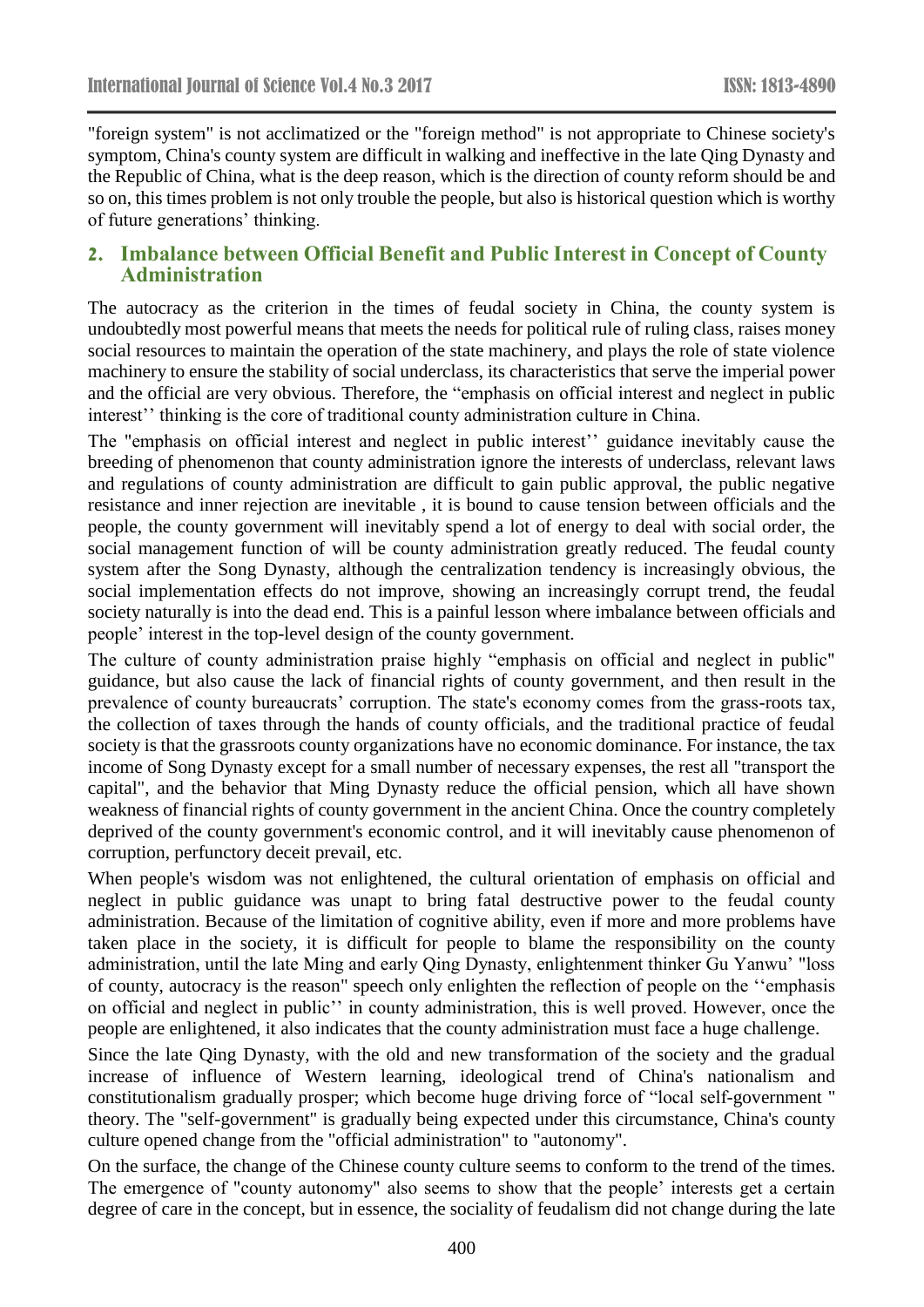Qing Dynasty and the Republic of China period, and the essence that county administration serve imperial power and official could not change. County administration "autonomy" tendency is not the performance that ruling class delegate rights to individuals, but it is the helpless choice hat ruling class face the new situation, once the pressure from the public has been reduced, the "official administration" and special service for ruling class interests essence will be exposed. The interruption of "self-government" was an example in Nanjing National Government from 1934 to 1939.

However, once the "county self-government" cultural trend opened, the "emphasis on official and neglect in public" thinking of county administration will be overturned. As the political scientist Xiao Gongquan said in the Republic of China, all the organization and construction of county administration, if it is not suitable for the purpose of the people's interests, it is thought that there is a not real value. County administration likes a machine, the people's interests as its products. The purpose of refreshing machine and increasing the efficiency lie in a large number of productions. Otherwise, all works were wasted. "[1] Of course, during prevailing the autocratic system in feudal China, the issue of people's interest is difficult to get the official real consideration, the value of the county administration that Xiao Gongquan expected is naturally difficult to achieve. However, the view of Xiao Gongquan not only solve the ineffective reasons of county administration reform for us to the modern China, especially during the Nanjing National Government, but also clearly reveals the era of rising nationalism, the balance between official and people' interests should be the right direction that county administration reform should adhere to.

## **3. Disjointing Between the Governance Model of County Administration and Social Reality**

China from the Qin-Han Dynasty to the late Qing Dynasty, in order to save government spending and ease of management, China's county administration most use more "small government" form, the central government concentrate management power to county-level official too much. Facing such a complex political and social management tasks, , the county magistrate had to take approach to evade the crucial point in order to meet the superior officers' will, some affairs that central government does not have special requirements for personal management, they often authorized other local forces to carry out indirect management. Therefore, the dual management model that combined direct management and indirect management is the most characteristics of traditional Chinese county management model.

How can the traditional "small government" model of the traditional Chinese county administration exist for a long time? It is a question worth considering. In general, it is closely related to the reality of ancient Chinese society. Traditional China belongs to agricultural civilization, agriculture is the national economic pillar, in addition, the productivity level of the feudal period in China is not high, so the total economic volume is not big, the tax task is not too heavy, and it decided the possibility of "small government" management model. Besides, in order to strengthen the needs of national centralization, the state take a "small government" county-level government to avoid the local forces too large. Therefore, in order to ensure that the "small government" the county-level regime can maintain the needs of grass-roots governance, the state often take other measures to make up for deficiencies of "small government" management model. For example, the main purpose of the "legal person" policy in the Han Dynasty is to help the county-level "small government" to play a huge social function of "taxation", "conscription", "feudal service "and "maintain social order". Due to increase of land annexation in the Song Dynasty, the county government "small government" management task increased, farmers and landlords' contradictions increased, the central government began to pay more attention to the problem of county administration, "additional officials" [2] is one of the important measures for "small government" can perform social management duties.

During the period of the late Qing Dynasty and the Republic of China, due to the influence of western administrative thought and the old and new transformation of society in China, especially after the establishment of the Republic of China, the section, bureau, secretary and accounting and are other subordinate units are set under the county office. According to the difference of county level, section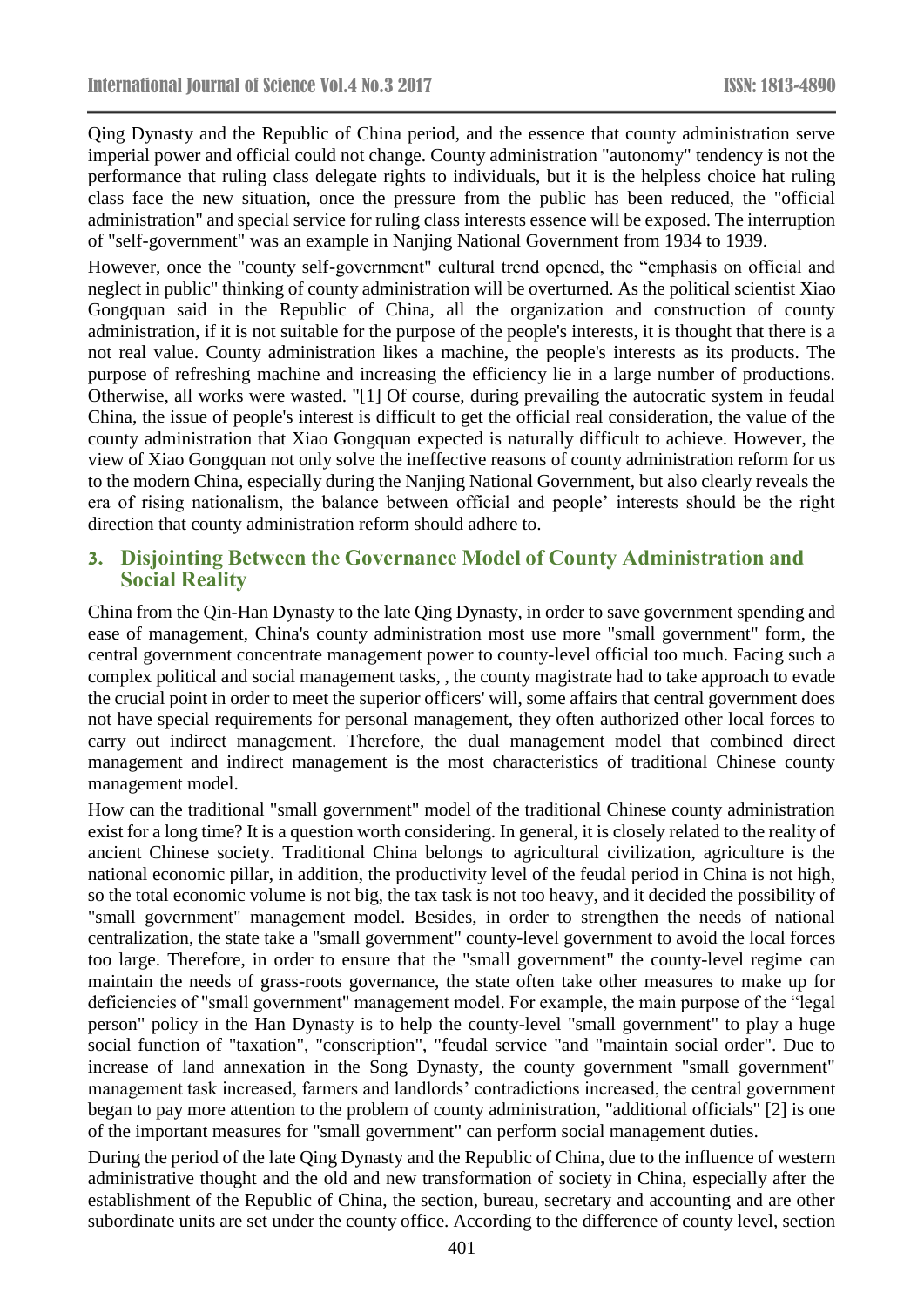and bureau settings are not the same. After "County Organization Law" was issued in September 15, 1928, chaotic conditions of section and bureau settings had changed, the principle is generally set the civil affairs, finance, construction, education, military five sections, secretary and accounting two rooms. [3] In addition, there are many county administrative organs with names of every description, such as the county collection agencies, various committees, county councils and other legislatures, county courts and other judicial organs and so on. So far the county administration "small government" management model that almost continued China's feudal society gradually transforms. Admittedly, from the development history of county administration, the section-bureau system, the committee and so on were into the county administration mode, There is no doubt that no doubt it had the advanced nature of grassroots social governance, promoted the development of China's social governance theory, formally marked the new and old transformation of China's county administration. Unfortunately, many of the new initiatives of the county administration did not achieve a significant social effect. In other words, the relevant Western management concept and system that some scholars have praised did not achieve its desired results in the county political reform. The reason is likely to be closely related to the economic type and development of grassroots society in China. At that time, although the Chinese society had changed, but low productivity, small total economic volume, farming civilization way had not changed in the broad grassroots society; the social foundation of county administration "small government" management model is still very solid. In addition, the new management model of county administration indicates that the state must bear more expenditure of county-level officials, it will inevitably straitened national finance increasingly difficult, and for the needs of grass-roots political governance, the state must pass economic difficulties to the people, and thus increase the people's economic burden, which naturally cause the contradictions between officials and civilians intensified.

The development course of China's county administration model and the county administration reform experience of the government in Nanjing National Government have shown that the change of the county administration mode cannot be determined only by the subjective intention of the ruling class, but determined by the social and economic real conditions. At the same time, any legal civilization has its own specific derivation soil and environment, although we cannot abandon learning of foreign civilization in the process of legislative modernization, but how to do local resources of foreign civilization is worthy of our special concern.

### **4. Political and Social Dislocation of Responsibility of County Administration**

The county administration as traditional Chinese society grassroots management units, it has been playing a key role in maintaining the balance of state and social relations. Since the Qin Dynasty to the middle of the Qing Dynasty, the functions of county administration are basically limited to indoctrination, crime and punishment; award farming, earthquake relief work, intensify water-control project and taxation scope, there is no great change. Therefore, qualified standards that determine a county officials in Chinese feudal era, and more were identified as "develop land, manage field, plant trees, repair ditch, solid city walls, full granary, build schools, fewer thieves, plentiful weaponry, and the people live and work in peace", it is not difficult to see that although the state orientation of traditional Chinese county administration responsibility is fundamental, this country-oriented achievement is achieved by social orientation." Therefore, the form harmony of social and state orientation of the county administration responsibility is the key that the county administration performs function long-term over a long period of time.

This form harmony of county administration is actually determined by the Chinese traditional society of farming civilization form and the influence of feudal orthodox management thought and culture. First of all, the country's bottom management unit- the county administration must face more matters related to agricultural production in the form of farming civilization, irrigation construction, stimulate agriculture, comfort and compensate victims and other things with obvious social nature, itself had the the main functions of maintenance of national power. At the same time, feudal orthodox management thought has always regarded Confucianism as the guiding ideology of state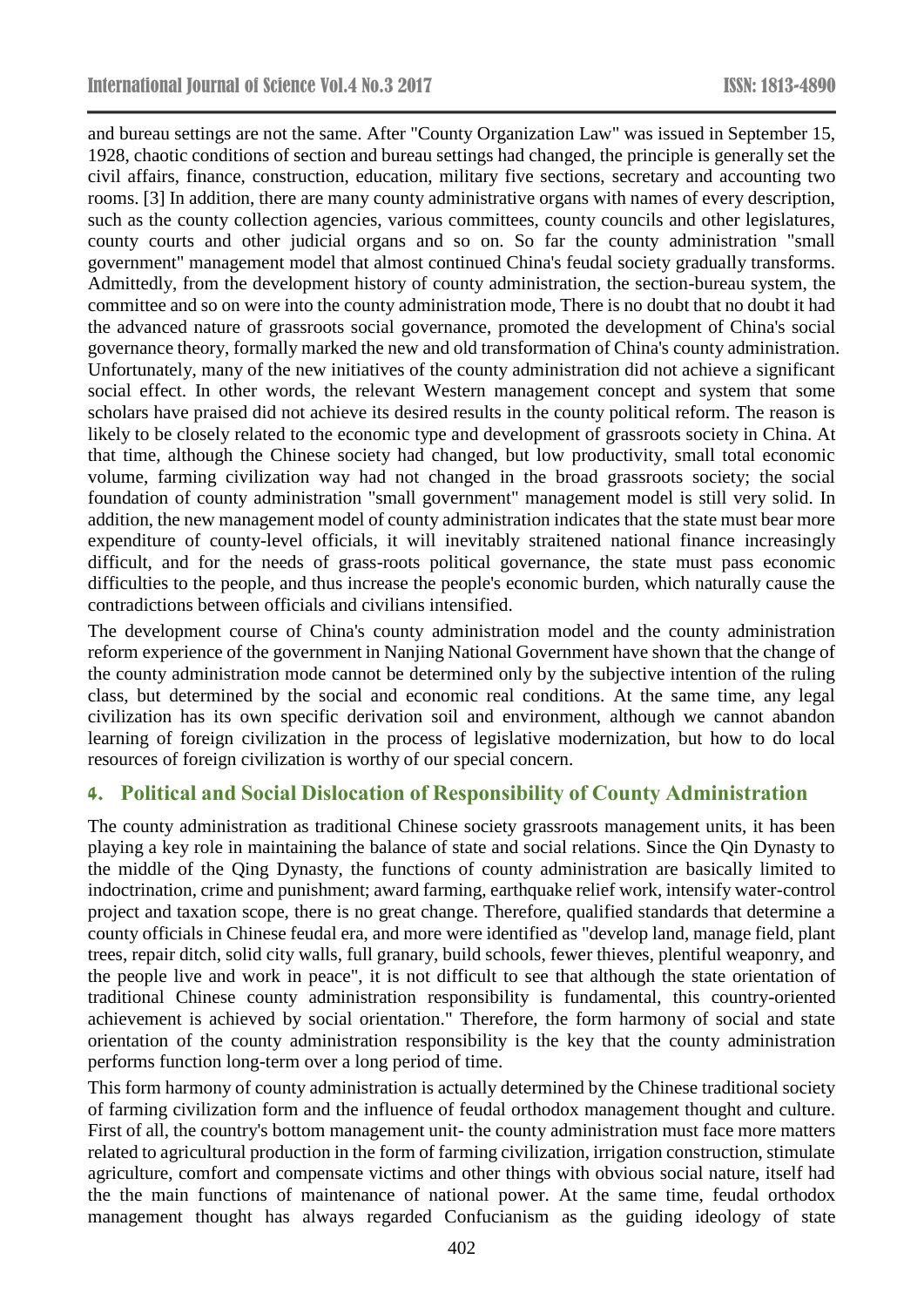management. The establishment of schools, moral education is also the main means for government to reduce management costs and implement national governance. In this case, the county administration's ruling and social functions show overlap and harmony. As Engels' famous assertion, "political domination is everywhere based on the execution of certain social functions, and political domination can only be sustained only it carries out its social functions." [4] It is not hard to see for any government to ensure that the coordinated development of political governance and social management are the best ruling state. Our history of county administration has also clearly verified this historical law. It can be observed from the implementation effect of the county administration, the dynasty or historical period which solve the balance the state and society interests or social interests should be taken care of, the county administration has achieved good social effects, and vice versa, it will accelerate the degeneration of county administration and the process of social decline. Because county administration as the most important part of national governance, once it into a "emphasize country" and "neglect society" vicious circle, it is bound to regard the law and order, taxation and crime that central government most concerned about as main responsibilities, and irrigation works and stimulation of farming and other social management responsibilities have been diluted, " fair and clear politics and no lawsuit" once become the highest pursuit of local government, it is also reasonable weaken promotion of development of social productive forces.

During the period of the late Qing Dynasty and the Republic of China, with the rapid transformation of society, relatively developed economy, rising human rights and the improvement of people's intellectual level, the management level of county administration should be improved to meet the needs of the times. From the historical dimension, the county administration in this period shown a tendency to attach importance to social governance, it conform to the historical trend of the time to some extent, because of the ruler's class limitations, it is difficult to ensure harmony and unity of political rule and social governance of the county administration, it naturally can escaped the ineffective county administration of historical fate. Whether the late Qing government, the Beiyang Government or the Nanjing National Government all failed to get rid of its autocratic essence, especially with the corruption and reaction of Kuomintang regime,

The communism cause was widely carried out in the broad grassroots society, in order to compete with the Communist Party for rural areas, the government strengthened the control of rural society, and the neighborhood administrative system network of rural society was formed. Although it cannot be denied that the county administration continued to play an important role in stimulating agriculture, collecting taxes, social security and moral propaganda and other important functions, but in order to maintain the reactionary regime, the county government is more burdened with economic control, military service levy and suppression of advanced revolution responsibilities, it show a clear "emphasize country, neglect society" features, this approach goes precisely against the taboo of state governance.

### **5. Disorders of Individual and System in the County Administration Legislation**

Considering the county administration has been given too high political function, once major changes or social problems of the social development occurred, the rulers are often used to take the reform of county administration to solve the problem or change society, county administration legislation has become an important part of the construction of the county administration in the past dynasties. It is true that the government by legislation is indeed an effective political management principle, and the successful cases are everywhere in Chinese and foreign history. However, from the development history of county administration, social effects of all county administration legislations get instant results, and even there will be many "the more law more, the more chaotic county administration" dilemma. Especially after the Tang Dynasty, the legislation of county administration is frequent, and the problems in county administration area are more.

For instance, the centralization has strengthened since the Song Dynasty, and the government has strengthened the governance of county-level regimes. For this reason, the Song Dynasty has made major measures to weaken the local regimes and strengthen mutual supervision between local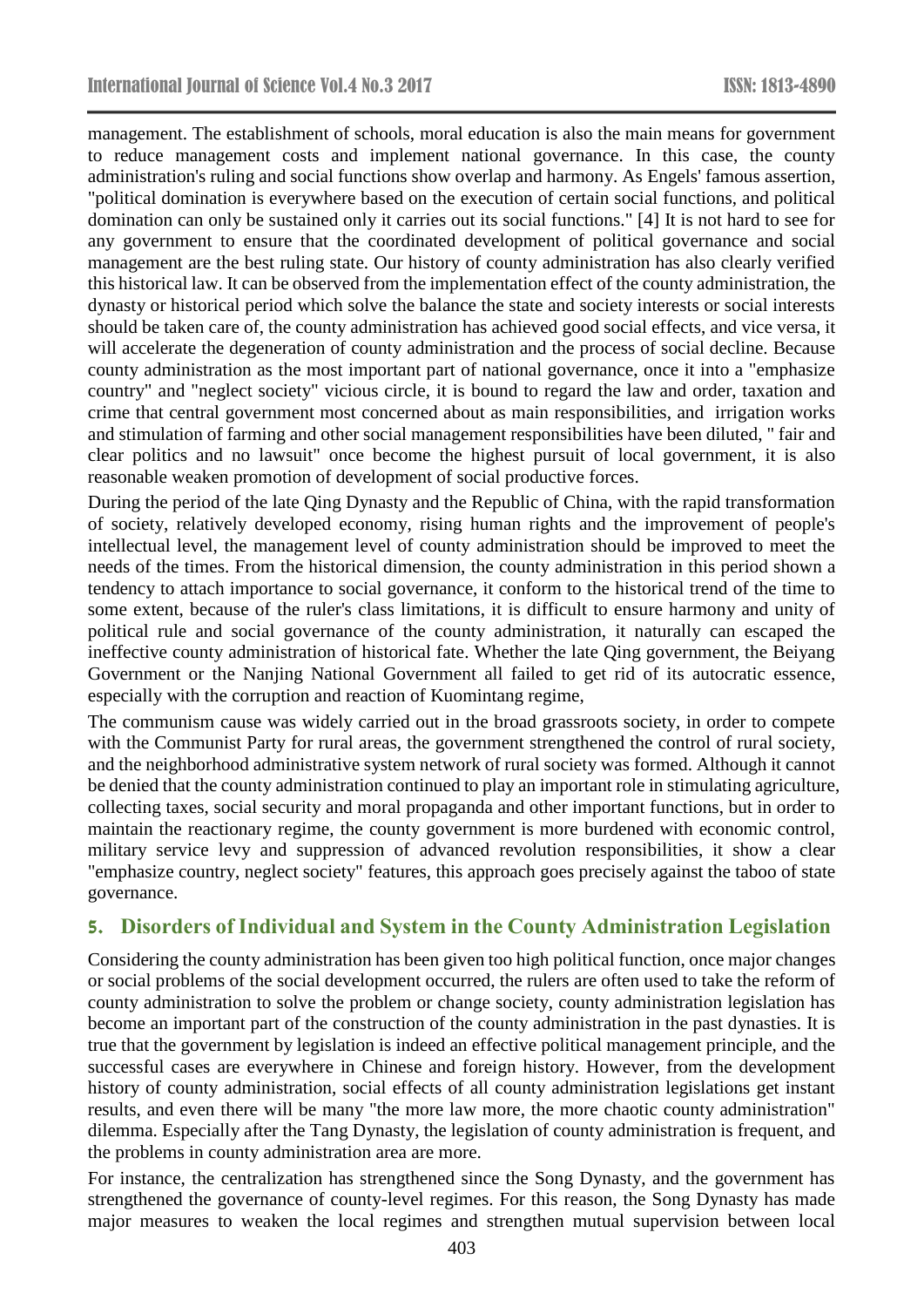regimes. From weakening the power of county-level officials, there is nothing to be said against it, but from the state governance level, end up "county administrative bureaucratic hold supreme authorities of the county, all power are controlled by the magistrate" [5] embarrassing situation, this measure apparently failed to help Song Dynasty achieve a strong national purpose, but cause actual control of the country and the decline of national fate in Song Dynasty and after the Song Dynasty. The following Ming and Qing dynasties, county legislations that strengthen the centralization are more, but still failed to change the fate of the increasing decline of feudal dynasty. Thus, during the period of the Beiyang Government, in order to strengthen the centralization of power, the Dao are set under the province to implement the purpose of division of provincial power and the regulation of county-level regime. Although the relevant county systems, the laws are frequently issued, but did not achieve actual results, as Mr. Qian Duansheng said, the relevant legal systems are many, "the actual implementer has not yet heard" [6]. The decree of weakening the county officials not only failed to maintain the realization centralization, but led to warlords' chaotic situation intensified, which is unexpected for Beiyang Government.

Why the dilemma of "the more law, the chaotic government" in the Chinese county administration reform occurred, the reason should be diverse and complex, according to Marx's viewpoint, "society is not based on the law. That is the illusion of jurists. On the contrary, the law should be based on society; the law should be social common, the interests and requirements performance produced by a certain material production way, rather than a single individual arbitrary behavior. "[7] Thus, it is wrong to pursue legal change and ignore social reality. The relationship between individual and system in county legislation should be the biggest reason.

From the social control of law, social governance must not rely on the legal system. County administration is not a single county-region system, but an important part of national administration, it is related to the whole political, economic, cultural and other important areas of country, seemingly single county system actually is closely related to the whole country's politics, economy culture and other important areas, especially, it is closely related the nature of the state power, the level of economic development, the governance level of county-level officials, the people's own quality. Therefore, the legislation to seek ways of solving problem of the county system can not only be confined to the field of the county administration itself, but should look at the overall political, economic and cultural environment, system consideration relationship and then achieve results.

Besides, from main purpose of the county administration reform, to strengthen the control of the underclass and maintain political stability is understandable, but if legislation of county administration excessively pursue centralization or blindly strengthen the underclass control, it will inevitably compress the living space of county-level regime, cause county-level government officials work hard, derive corruption atmosphere, and the corruption and decline of county-level regime is further led to the decline of regime and legal authority.

Again the legislative ability determines the effect of the county administration to a large extent. As the historical school law representative Savigny said in the question of legislative ability:" If our ability is not enough to deal with, then we try to improve own situation, it will be damaged by a code." [8] Coincidentally, "Ming Taizu also said, "legislation should be simple, make people understand, if the regulations are numerous, one matter with two ends, officials are fraudulent for the reason." If do not pay attention to the promotion of legislative ability, the law is not only difficult to achieve the expectance, even bring greater harm to society.

Finally, human factors are essential from the legal effect. "The key to politics are the people" theory shows that the county administration effect is the key to the overall quality of county-level officials. Therefore, the county administration legislation must not only limit the county officials in the legal norms, but also ensure that their wisdom effectively show and play, otherwise, the effect of county administration reform measures will be greatly damaged.

In summary, the county administration reform in late Qing Dynasty and the Republic of China is a microcosm of modern state governance activities in China. During special period of the old and new